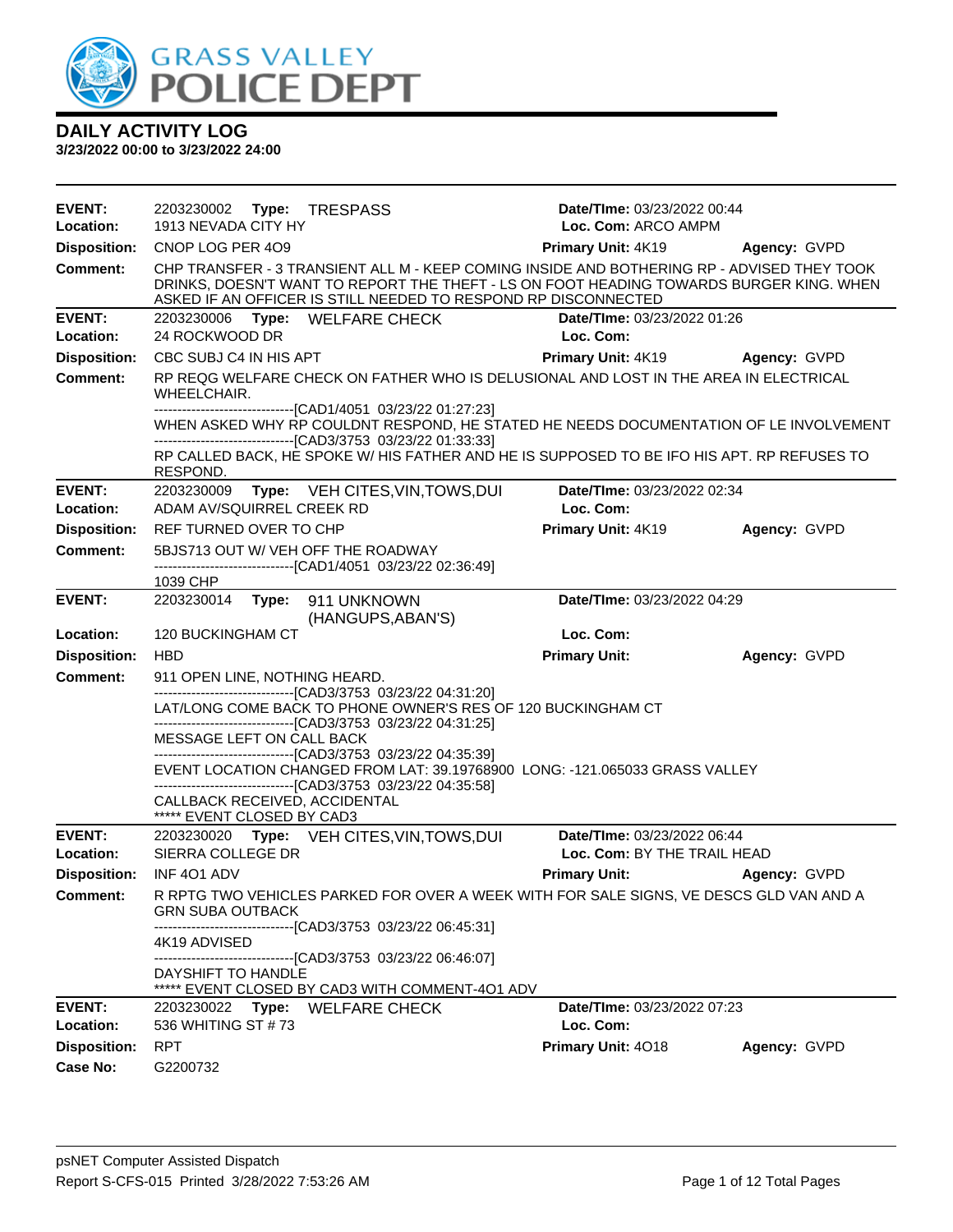

| <b>Comment:</b>            | 911 REQ CHK ON HER 33 YOA FRIEND. RP WAS HANGING OUT WITH HER LAST NIGHT AND THE BOYFRIEND<br>WAS ACTING STRANGE AND AGGRESSIVE<br>HIST OF HIM BEING PHYSICAL IN THE PAST<br>UNK WEAPONS, NEG H&S<br>-------------------------------[CAD2/4116 03/23/22 08:01:57]      |       |                                                                                                |                                                                                          |                                          |
|----------------------------|------------------------------------------------------------------------------------------------------------------------------------------------------------------------------------------------------------------------------------------------------------------------|-------|------------------------------------------------------------------------------------------------|------------------------------------------------------------------------------------------|------------------------------------------|
|                            |                                                                                                                                                                                                                                                                        |       | ISSUED CASE# G2200732 FOR AGENCY GVPD by UNIT 4O18                                             |                                                                                          |                                          |
| <b>EVENT:</b>              | 2203230024                                                                                                                                                                                                                                                             |       | Type: SUSPICIOUS CIRCUMSTANCE<br>(VEHICLE, PERSON                                              | Date/TIme: 03/23/2022 08:11                                                              |                                          |
| Location:                  | <b>BRUNSWICK RD</b>                                                                                                                                                                                                                                                    |       |                                                                                                | Loc. Com:                                                                                |                                          |
| <b>Disposition:</b>        | UTL NO ONE BEHIND ANY SIGNS                                                                                                                                                                                                                                            |       |                                                                                                | <b>Primary Unit: 401</b>                                                                 | Agency: GVPD                             |
| <b>Comment:</b>            |                                                                                                                                                                                                                                                                        |       | RP SAW HIM WHILE SHE WAS DRIVING ON 49                                                         | 911 RPT'G MALE SUBJ IN A BLK HOODIE HIDING BEHIND THE SIGN ON THE OVERPASS               |                                          |
| <b>EVENT:</b>              | 2203230025                                                                                                                                                                                                                                                             | Type: | DISTURBANCE (NOISE,<br>MUSIC, VERBAL, BARKI                                                    | Date/TIme: 03/23/2022 08:13                                                              |                                          |
| Location:                  | 744 BUTLER ST                                                                                                                                                                                                                                                          |       |                                                                                                | Loc. Com:                                                                                |                                          |
| <b>Disposition:</b>        | <b>CBC</b>                                                                                                                                                                                                                                                             |       |                                                                                                | Primary Unit: 4018                                                                       | Agency: GVPD                             |
| <b>Comment:</b>            | CHP XFR/ 911 RPTNG SUBJ BLOCKING RPS DRIVEWAY AND ATTEMPTED TO HIT RP, SUBJ THREW<br>SOMETHING AT RPS CAR AND DROVE OFF. SUBJ THREW SOMETHING AT ANOTHER HOUSE. SIL/BLU<br>SUBARU FORRESTER LP 8NUS497<br>-------------------------------[CAD2/4116 03/23/22 08:13:52] |       |                                                                                                |                                                                                          |                                          |
|                            | NEIGHBORHOOD RECENTLY                                                                                                                                                                                                                                                  |       | -------------------------------[CAD2/4116 03/23/22 08:14:29]<br>SUBJ LEFT, RP LEAVING THE AREA | SUBJ LEFT TOWARD CONDON PARK, RP SPOKE WITH NEIGHBOR WHO STATED THE SUBJ HAS BEEN IN THE |                                          |
| <b>EVENT:</b>              | 2203230031                                                                                                                                                                                                                                                             |       | Type: CITIZEN ASSIST (CIVIL<br>STANDBY'S, LOCKOUT                                              | Date/TIme: 03/23/2022 08:35                                                              |                                          |
| Location:                  | 1262 SUTTON WY                                                                                                                                                                                                                                                         |       |                                                                                                |                                                                                          | Loc. Com: HOSPITALITY HOUSE 530 271 7144 |
| <b>Disposition:</b>        | <b>CBC CLEARED</b>                                                                                                                                                                                                                                                     |       |                                                                                                | Primary Unit: 4017                                                                       | Agency: GVPD                             |
| Comment:                   | <b>CLEARANCE FOR 1</b>                                                                                                                                                                                                                                                 |       |                                                                                                |                                                                                          |                                          |
| <b>EVENT:</b>              | 2203230033                                                                                                                                                                                                                                                             | Type: | <b>FOLLOWUP</b>                                                                                | Date/TIme: 03/23/2022 08:38                                                              |                                          |
| Location:                  | 625 IDAHO MARYLAND RD                                                                                                                                                                                                                                                  |       |                                                                                                | Loc. Com: DEMARTINI 530 272 1921                                                         |                                          |
| <b>Disposition:</b>        | <b>CBC</b>                                                                                                                                                                                                                                                             |       |                                                                                                | Primary Unit: 401                                                                        | Agency: GVPD                             |
| <b>Comment:</b>            |                                                                                                                                                                                                                                                                        |       | ------------------[CAD2/4116 03/23/22 08:38:44]<br>EVENT LOCATION CHANGED FROM DEMARTINI       |                                                                                          |                                          |
| <b>EVENT:</b>              | 2203230038                                                                                                                                                                                                                                                             |       | Type: 911 UNKNOWN<br>(HANGUPS, ABAN'S)                                                         | Date/TIme: 03/23/2022 08:48                                                              |                                          |
| Location:                  |                                                                                                                                                                                                                                                                        |       | LAT: 39.22755400 LONG: -121.068327                                                             | Loc. Com:                                                                                |                                          |
| <b>Disposition:</b>        | <b>HBD</b>                                                                                                                                                                                                                                                             |       |                                                                                                | <b>Primary Unit:</b>                                                                     | Agency: GVPD                             |
| Comment:                   | 911 OPEN LINE, NOTHING HEARD                                                                                                                                                                                                                                           |       | --------------------------------[CAD2/4116 03/23/22 08:48:20]                                  |                                                                                          |                                          |
|                            | UNABLE TO CALL NUMBER BACK<br>***** EVENT CLOSED BY CAD3                                                                                                                                                                                                               |       |                                                                                                |                                                                                          |                                          |
| <b>EVENT:</b>              |                                                                                                                                                                                                                                                                        |       | 2203230042 Type: WELFARE CHECK                                                                 | Date/TIme: 03/23/2022 09:13                                                              |                                          |
| Location:                  | 155 LUCAS LN # 2                                                                                                                                                                                                                                                       |       |                                                                                                | Loc. Com:                                                                                |                                          |
| <b>Disposition:</b>        | CBC HES C4                                                                                                                                                                                                                                                             |       |                                                                                                | Primary Unit: 4018                                                                       | Agency: GVPD                             |
| <b>Comment:</b>            | HOLD OF HIM                                                                                                                                                                                                                                                            |       |                                                                                                | RP WORKS FOR AMI HOUSING AND REQUEST WELFARE CHECK ON ELDERLY CLIENT. RP CAN NOT GET A   |                                          |
| <b>EVENT:</b><br>Location: | 2203230048<br>660 MINNIE ST                                                                                                                                                                                                                                            | Type: | <b>VANDALISM</b>                                                                               | Date/TIme: 03/23/2022 09:42<br>Loc. Com: CONDON PARK                                     |                                          |
| <b>Disposition:</b>        | <b>RPT</b>                                                                                                                                                                                                                                                             |       |                                                                                                | Primary Unit: 402                                                                        | Agency: GVPD                             |
| <b>Case No:</b>            | G2200733                                                                                                                                                                                                                                                               |       |                                                                                                |                                                                                          |                                          |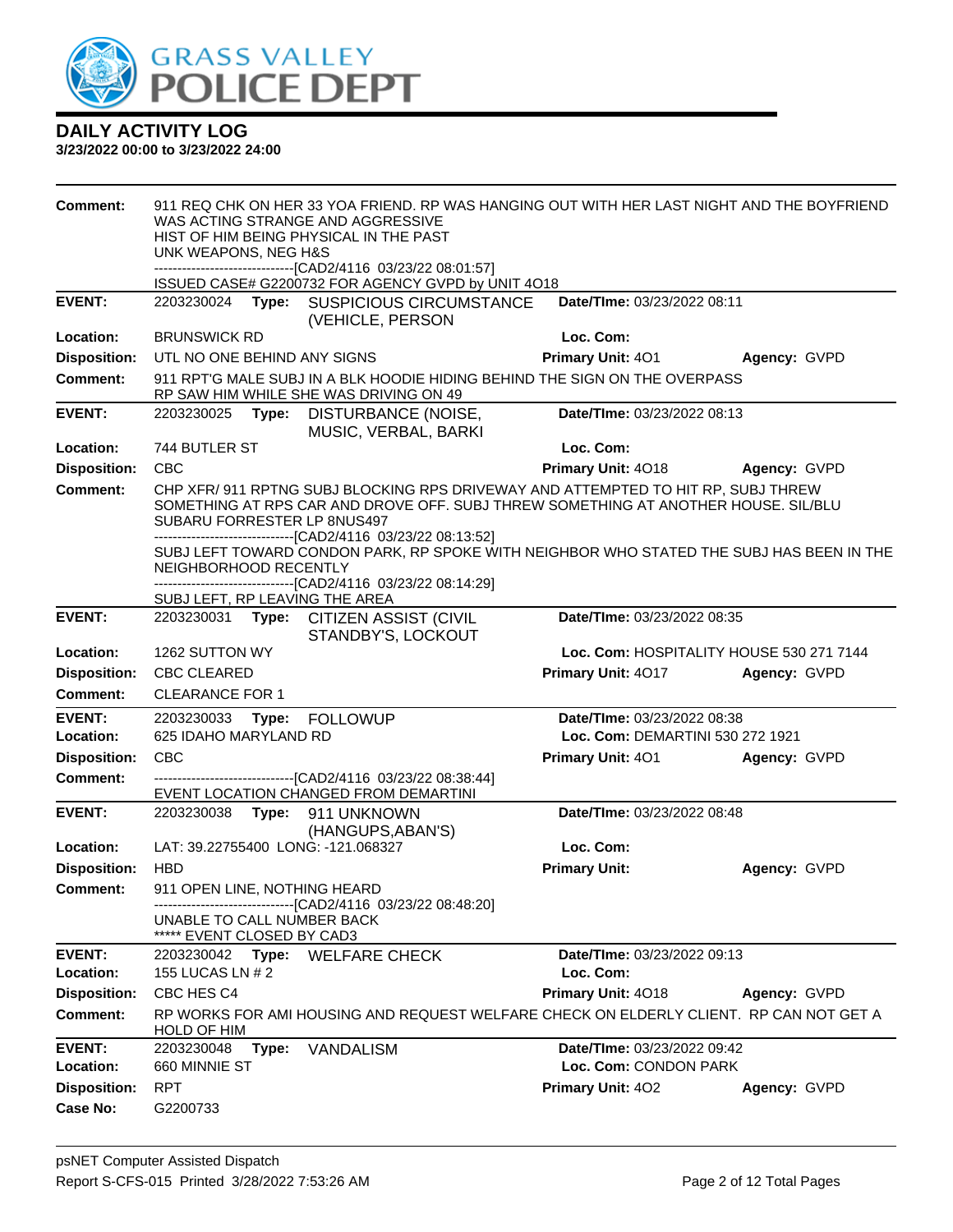

| <b>Comment:</b>     |                                                                                                         |       | GRAFFITI TO PUB RESTROOM AND PW BUILDING/ROLLUP DOOR                                                                                                |                                 |                                      |
|---------------------|---------------------------------------------------------------------------------------------------------|-------|-----------------------------------------------------------------------------------------------------------------------------------------------------|---------------------------------|--------------------------------------|
|                     | ----------------------------[CAD2/4116_03/23/22_09:43:18]<br>EVENT LOCATION CHANGED FROM 660 MINNIE ST. |       |                                                                                                                                                     |                                 |                                      |
|                     |                                                                                                         |       | -------------------------[CAD2/4116 03/23/22 10:50:22]<br>ISSUED CASE# G2200733 FOR AGENCY GVPD by UNIT 4O2                                         |                                 |                                      |
| <b>EVENT:</b>       |                                                                                                         |       | 2203230049 Type: VEH CITES, VIN, TOWS, DUI                                                                                                          | Date/TIme: 03/23/2022 09:45     |                                      |
| Location:           | <b>GRASS VALLEY</b>                                                                                     |       |                                                                                                                                                     | Loc. Com:                       |                                      |
| <b>Disposition:</b> | <b>CBC</b>                                                                                              |       |                                                                                                                                                     | Primary Unit: 4021              | Agency: GVPD                         |
| <b>Comment:</b>     |                                                                                                         |       | RP REQ 10-21 REF WHERE A RV CAN LEGALLY PARK IN TOWN<br>RP WORKS FOR GOLD COUNTRY SECURITY                                                          |                                 |                                      |
| <b>EVENT:</b>       | Date/TIme: 03/23/2022 10:01<br>2203230052<br>Type: ORDINANCES<br>(COUNTY/MUNICIPAL)                     |       |                                                                                                                                                     |                                 |                                      |
| Location:           | 760 SO AUBURN ST                                                                                        |       |                                                                                                                                                     | Loc. Com: REEL ANGLERS FLY SHOP |                                      |
| <b>Disposition:</b> | <b>SCENE</b>                                                                                            |       | CBC 98T, GARBAGE COLLECTED, NO ONE ON                                                                                                               | <b>Primary Unit: 4017</b>       | Agency: GVPD                         |
| <b>Comment:</b>     |                                                                                                         |       | RP RPT'G HE THINKS A CAMP IS BEING SET UP BEHIND HIS BSN                                                                                            |                                 |                                      |
| <b>EVENT:</b>       | 2203230053                                                                                              | Type: | 911 UNKNOWN<br>(HANGUPS, ABAN'S)                                                                                                                    | Date/TIme: 03/23/2022 10:06     |                                      |
| Location:           | 280 SIERRA COLLEGE DR #120                                                                              |       |                                                                                                                                                     | Loc. Com: DIGNITY HEALTH        |                                      |
| <b>Disposition:</b> | <b>CBC</b>                                                                                              |       |                                                                                                                                                     | Primary Unit: 401               | Agency: GVPD                         |
| <b>Comment:</b>     |                                                                                                         |       | 911 ABANDON. NEG ANSWER ON CALLBACK                                                                                                                 |                                 |                                      |
| <b>EVENT:</b>       | 2203230057                                                                                              | Type: | 911 UNKNOWN                                                                                                                                         | Date/TIme: 03/23/2022 10:24     |                                      |
| Location:           |                                                                                                         |       | (HANGUPS, ABAN'S)<br>LAT: 39.22497300 LONG: -121.037503                                                                                             | Loc. Com:                       |                                      |
| <b>Disposition:</b> | <b>HBD</b>                                                                                              |       |                                                                                                                                                     | <b>Primary Unit:</b>            | Agency: GVPD                         |
| <b>Comment:</b>     |                                                                                                         |       | 911 ASKING FOR A NUMBER, VERY HARD OF HEARING. TOLD TO CTC 411                                                                                      |                                 |                                      |
|                     |                                                                                                         |       | -------------------------------[CAD3/4056 03/23/22 10:25:15]                                                                                        |                                 |                                      |
|                     |                                                                                                         |       | EVENT LOCATION CHANGED FROM 937 GOLDEN GATE TE GV<br>-------------------------------[CAD3/4056 03/23/22 10:27:14]                                   |                                 |                                      |
|                     | ***** EVENT CLOSED BY CAD2                                                                              |       | ADD 911 STATING HE CANT HEAR AND WILL CALL FROM A DIFFERENT PHONE                                                                                   |                                 |                                      |
| <b>EVENT:</b>       | 2203230059                                                                                              |       | Type: PRIVATE PARTY TOW<br><b>REPORT</b>                                                                                                            | Date/TIme: 03/23/2022 10:40     |                                      |
| <b>Location:</b>    | 548 SUTTON WY                                                                                           |       |                                                                                                                                                     | Loc. Com:                       |                                      |
| <b>Disposition:</b> | <b>HBD</b>                                                                                              |       |                                                                                                                                                     | <b>Primary Unit:</b>            | Agency: GVPD                         |
| <b>Comment:</b>     | <b>PRIVATE PARTY</b>                                                                                    |       |                                                                                                                                                     |                                 |                                      |
|                     | FCN/3702208201984<br>*** EVENT CLOSED BY CAD3                                                           |       | --------------------------[CAD3/4056_03/23/22 10:47:49]                                                                                             |                                 |                                      |
| <b>EVENT:</b>       |                                                                                                         |       | 2203230060 Type: FOLLOWUP                                                                                                                           | Date/TIme: 03/23/2022 10:41     |                                      |
| Location:           | 246 S CHURCH ST                                                                                         |       |                                                                                                                                                     |                                 | Loc. Com: V.V COMMUNITY OF MOUNTAINS |
| <b>Disposition:</b> | <b>CBC</b>                                                                                              |       |                                                                                                                                                     | Primary Unit: 4017              | Agency: GVPD                         |
| <b>Comment:</b>     |                                                                                                         |       | -------------------------------[CAD2/4116 03/23/22 10:42:04]<br>EVENT LOCATION CHANGED FROM 246 S CHURCH                                            |                                 |                                      |
|                     | <b>AUBURN</b>                                                                                           |       | -------------------------------[CAD3/4056 03/23/22 10:49:07]<br>PER 4017, PROPERTY RETURNED TO OWNERS THAT WAS LOCATED AT A TRANSIENT CAMP AT 760 S |                                 |                                      |
| <b>EVENT:</b>       | 2203230062                                                                                              | Type: | PRIVATE PARTY TOW<br><b>REPORT</b>                                                                                                                  | Date/TIme: 03/23/2022 10:41     |                                      |
| Location:           | <b>1150 E MAIN ST</b>                                                                                   |       |                                                                                                                                                     |                                 | Loc. Com: SIERRA AUTOMOTIVE CENTER & |
| <b>Disposition:</b> | <b>HBD</b>                                                                                              |       |                                                                                                                                                     | UHAUL<br><b>Primary Unit:</b>   | Agency: GVPD                         |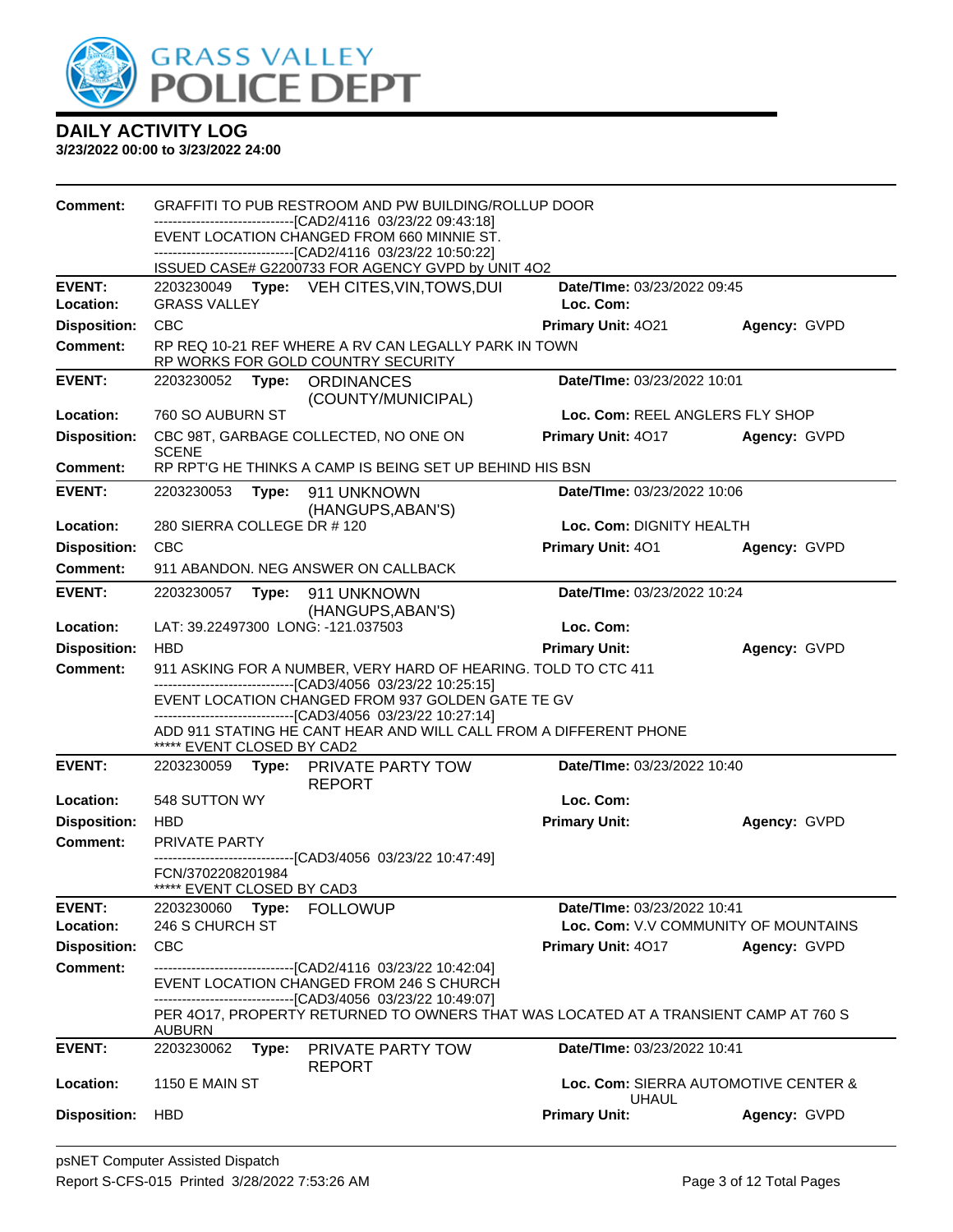

| Comment:                   | <b>PRIVATE PARTY TOW</b>         |       |                                                                                                                       |                                              |                                       |
|----------------------------|----------------------------------|-------|-----------------------------------------------------------------------------------------------------------------------|----------------------------------------------|---------------------------------------|
|                            |                                  |       | ------------------------[CAD3/4056_03/23/22 10:51:17]<br>FCN/3702208202007 FOR DODGE VAN                              |                                              |                                       |
|                            | FCN/3702208202022 FOR THE KIA    |       | -------------------------------[CAD3/4056_03/23/22 10:54:02]                                                          |                                              |                                       |
|                            | ***** EVENT CLOSED BY CAD3       |       |                                                                                                                       |                                              |                                       |
| <b>EVENT:</b>              |                                  |       | 2203230067 Type: CITIZEN ASSIST (CIVIL<br>STANDBY'S, LOCKOUT                                                          | Date/TIme: 03/23/2022 11:08                  |                                       |
| Location:                  | 275 DORSEY DR # 64               |       |                                                                                                                       | Loc. Com: GRASS VALLEY TERRACE<br>APARTMENTS |                                       |
| <b>Disposition:</b>        | <b>CBC</b>                       |       |                                                                                                                       | <b>Primary Unit: 401</b>                     | Agency: GVPD                          |
| <b>Comment:</b>            | RP REQUESTING CIVIL STANDBY      |       |                                                                                                                       |                                              |                                       |
| <b>EVENT:</b>              | 2203230070                       |       | Type: COMMUNITY POLICING<br><b>ACTION</b>                                                                             | Date/TIme: 03/23/2022 11:17                  |                                       |
| Location:                  | <b>DOWNTOWN</b>                  |       |                                                                                                                       | Loc. Com:                                    |                                       |
| <b>Disposition:</b>        | <b>CBC</b>                       |       |                                                                                                                       | <b>Primary Unit: 402</b>                     | Agency: GVPD                          |
| <b>Comment:</b>            |                                  |       | ------------------------------[4O2/MDT 03/23/22 11:50]<br>GRAFFITI LOCATED IN THE OWL ALLEYWAY, GRAFFITI WAS REMOVED. |                                              |                                       |
| <b>EVENT:</b>              |                                  |       | 2203230071 Type: SUSPICIOUS CIRCUMSTANCE                                                                              | <b>Date/Time: 03/23/2022 11:18</b>           |                                       |
|                            |                                  |       | (VEHICLE, PERSON                                                                                                      |                                              |                                       |
| Location:                  | 1020 WHISPERING PINES LN         |       |                                                                                                                       | Loc. Com: ROAD RUNNER AUTO                   |                                       |
| <b>Disposition:</b>        | AST                              |       |                                                                                                                       | <b>Primary Unit: 4K6</b>                     | Agency: GVPD                          |
| <b>Comment:</b>            |                                  |       | RP REPORTING SUSPICIOUS SUBJECT BEHIND HIS BUSINESS. MALE BUSHY HAIR WITH A BACKPACK.                                 |                                              |                                       |
|                            |                                  |       |                                                                                                                       |                                              |                                       |
| <b>EVENT:</b>              | 2203230074                       | Type: | 911 UNKNOWN                                                                                                           | <b>Date/Time: 03/23/2022 11:35</b>           |                                       |
| Location:                  |                                  |       | (HANGUPS, ABAN'S)<br>LAT: 39.23408200 LONG: -121.039112                                                               | Loc. Com:                                    |                                       |
| <b>Disposition:</b>        | <b>HBD</b>                       |       |                                                                                                                       | <b>Primary Unit:</b>                         | Agency: GVPD                          |
| Comment:                   | 911 ABANDON<br><b>MSG LEFT</b>   |       |                                                                                                                       |                                              |                                       |
|                            | ***** EVENT CLOSED BY CAD2       |       |                                                                                                                       |                                              |                                       |
| <b>EVENT:</b>              | 2203230078                       | Type: | ANIMALS (ABUSE, LOOSE,<br>FOUND, INJURED)                                                                             | Date/TIme: 03/23/2022 11:57                  |                                       |
| Location:                  | <b>1425 E MAIN ST</b>            |       |                                                                                                                       | Loc. Com: KARLS                              |                                       |
| <b>Disposition:</b>        | GOA                              |       |                                                                                                                       | Primary Unit: 4Z32                           | Agency: GVPD                          |
| <b>Comment:</b>            | DOG IN HOT CAR                   |       |                                                                                                                       |                                              |                                       |
|                            |                                  |       | ---------[CAD2/4116 03/23/22 11:58:25]<br>EVENT LOCATION CHANGED FROM CARLS SMOG SHOP                                 |                                              |                                       |
| <b>EVENT:</b>              | 2203230080                       | Type: | <b>SUBJECT STOP</b>                                                                                                   | <b>Date/TIme: 03/23/2022 12:05</b>           |                                       |
| Location:                  | 1000 PLAZA DR                    |       |                                                                                                                       |                                              | Loc. Com: SIERRA CENTRAL CREDIT UNION |
| <b>Disposition:</b>        | <b>CBC</b>                       |       |                                                                                                                       | Primary Unit: 4018                           | Agency: GVPD                          |
| <b>Comment:</b>            |                                  |       | -------------------------------[CAD2/4116 03/23/22 12:05:42]                                                          |                                              |                                       |
|                            |                                  |       | EVENT LOCATION CHANGED FROM SIERRA CENTRAL CREDIT UNION PLAZA                                                         |                                              |                                       |
| <b>EVENT:</b><br>Location: | 2203230082<br>161 NEVADA CITY HY |       | Type: VEHICLE STOP                                                                                                    | Date/TIme: 03/23/2022 12:16<br>Loc. Com:     |                                       |
| <b>Disposition:</b>        |                                  |       | ARA ADD CHARGES OF 14601, 11364, 4462.5                                                                               | Primary Unit: 4018                           | Agency: GVPD                          |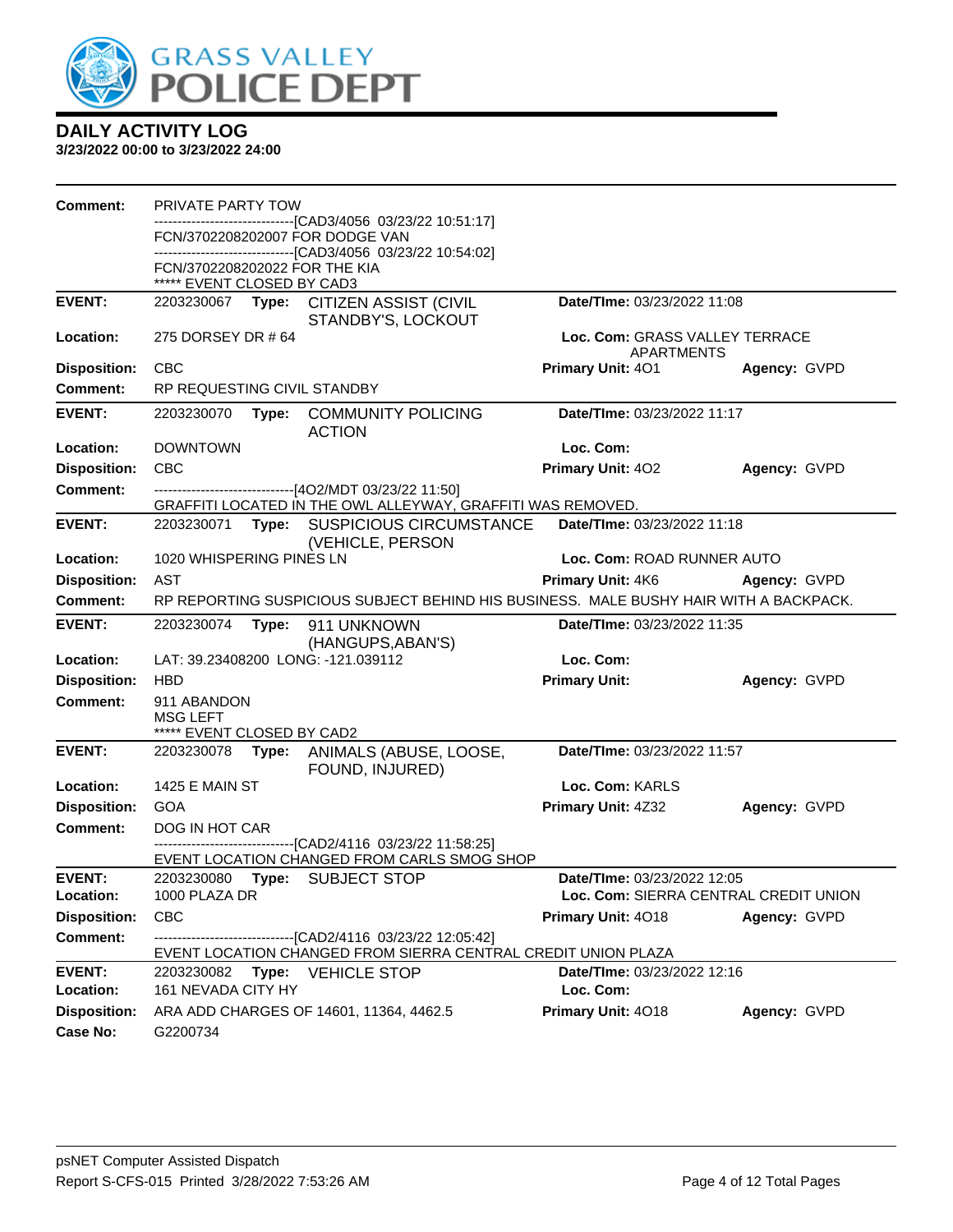

| <b>Comment:</b>     | License: 6RAH079         |                   |                                                                                                                                                           |                             |                                          |  |
|---------------------|--------------------------|-------------------|-----------------------------------------------------------------------------------------------------------------------------------------------------------|-----------------------------|------------------------------------------|--|
|                     |                          |                   | ------------------------[CAD3/4056_03/23/22 12:30:15]<br>TOW ASSIGNED-KILROYS, 800 E MAIN ST, GRASS VALLEY, 5302733495,                                   |                             |                                          |  |
|                     |                          |                   | ----------------------------------[CAD3/4056 03/23/22 12:30:30]                                                                                           |                             |                                          |  |
|                     | 10-39 KILROYS DRIVE TIME |                   |                                                                                                                                                           |                             |                                          |  |
|                     |                          |                   | --------------------------------[CAD3/4056 03/23/22 12:30:50]<br>EVENT LOCATION CHANGED FROM NEVADA CITY HWY/RIDGE                                        |                             |                                          |  |
|                     |                          |                   | --------------------------------[CAD3/4056 03/23/22 12:33:58]                                                                                             |                             |                                          |  |
|                     |                          |                   | EVENT LOCATION CHANGED FROM NEVADA CITY HY/RIDGE RD NC<br>-------------------------------[CAD3/4056 03/23/22 12:40:10]                                    |                             |                                          |  |
|                     |                          |                   | ISSUED CASE# G2200734 FOR AGENCY GVPD by UNIT 4O18                                                                                                        |                             |                                          |  |
|                     | FCN/3702208202703        |                   | --------------------------------[CAD2/4116 03/23/22 12:55:24]                                                                                             |                             |                                          |  |
| <b>EVENT:</b>       | 2203230083 <b>Type:</b>  |                   | <b>CITIZEN ASSIST (CIVIL</b>                                                                                                                              | Date/TIme: 03/23/2022 12:17 |                                          |  |
|                     |                          |                   | STANDBY'S, LOCKOUT                                                                                                                                        |                             |                                          |  |
| Location:           | 1262 SUTTON WY           |                   |                                                                                                                                                           |                             | Loc. Com: HOSPITALITY HOUSE 530 271 7144 |  |
| <b>Disposition:</b> | <b>CBC</b>               |                   |                                                                                                                                                           | <b>Primary Unit: 4S5</b>    | Agency: GVPD                             |  |
| <b>Comment:</b>     | <b>CLEARANCE FOR 1</b>   |                   |                                                                                                                                                           |                             |                                          |  |
|                     | 4S5 ADVISED              |                   | ----------------------------------[CAD2/4116 03/23/22 12:49:41]                                                                                           |                             |                                          |  |
| <b>EVENT:</b>       |                          |                   | 2203230088 Type: FOLLOWUP                                                                                                                                 | Date/TIme: 03/23/2022 12:35 |                                          |  |
| Location:           | 411 COLFAX AV            |                   |                                                                                                                                                           | Loc. Com:                   |                                          |  |
| <b>Disposition:</b> | <b>CBC</b>               |                   |                                                                                                                                                           | Primary Unit: 401           | Agency: GVPD                             |  |
| <b>Comment:</b>     |                          |                   | RP REQ 10-21 FROM 4O1 REF G2200653                                                                                                                        |                             |                                          |  |
| <b>EVENT:</b>       |                          |                   | 2203230096 Type: PROPERTY LOST OR FOUND                                                                                                                   | Date/TIme: 03/23/2022 13:17 |                                          |  |
| Location:           | 1432 SEGSWORTH WY #3     |                   |                                                                                                                                                           | Loc. Com: VALLEY COMMONS    |                                          |  |
| <b>Disposition:</b> | <b>CBC</b>               |                   |                                                                                                                                                           | <b>Primary Unit: 401</b>    | Agency: GVPD                             |  |
| <b>Comment:</b>     | INSIDE HER APARTMENT.    |                   | RP RPTNG A BICYCLE WITH A LOCK APPEARED, RP BELIEVES IT WAS STOLEN SO SHE BROUGHT THE BIKE                                                                |                             |                                          |  |
|                     |                          |                   | --------------------------------[CAD3/4056 03/23/22 13:29:03]<br>EVENT LOCATION CHANGED FROM 1442 SEGSWORTH WY 3 GV                                       |                             |                                          |  |
| <b>EVENT:</b>       |                          |                   | 2203230097 Type: ANIMALS (ABUSE, LOOSE,<br>FOUND, INJURED)                                                                                                | Date/TIme: 03/23/2022 13:29 |                                          |  |
| Location:           | 124 S AUBURN ST          |                   |                                                                                                                                                           | Loc. Com: PAMPERED EARTH    |                                          |  |
| <b>Disposition:</b> | <b>GOA</b>               |                   |                                                                                                                                                           | <b>Primary Unit: 4Z32</b>   | Agency: GVPD                             |  |
| <b>Comment:</b>     |                          |                   | 911 RPTNG DOG IN HOT CAR, BLK LONG HAIRED DOG, DOG LAYING DOWN, UNK IF IN DISTRESS. SIL<br>SUBARU OUTBACK LP 6WBC536. RP STATES DOG OWNER IS IN THE STORE |                             |                                          |  |
| <b>EVENT:</b>       |                          |                   | 2203230100 Type: PROBATION SEARCHES -<br>PROBATION DEPT ONLY                                                                                              | Date/TIme: 03/23/2022 13:36 |                                          |  |
| Location:           | 639 WHITING ST # 5       |                   |                                                                                                                                                           | Loc. Com:                   |                                          |  |
| <b>Disposition:</b> | <b>CBC</b>               |                   |                                                                                                                                                           | Primary Unit: 4D10          | Agency: GVPD                             |  |
| <b>Comment:</b>     |                          |                   | ------------------------[CAD2/4116 03/23/22 13:37:10]<br>EVENT LOCATION CHANGED FROM 639 WHITING ST 5                                                     |                             |                                          |  |
| <b>EVENT:</b>       | 2203230103               |                   | Type: FOLLOWUP                                                                                                                                            | Date/TIme: 03/23/2022 13:59 |                                          |  |
| Location:           | 11645 RIDGE RD           |                   |                                                                                                                                                           | Loc. Com:                   |                                          |  |
| <b>Disposition:</b> | CBC                      |                   |                                                                                                                                                           | Primary Unit: 402           | Agency: GVPD                             |  |
| Comment:            | <b>NUHS</b>              |                   |                                                                                                                                                           |                             |                                          |  |
| <b>EVENT:</b>       | 2203230105               | Type:             | 911 UNKNOWN                                                                                                                                               | Date/TIme: 03/23/2022 14:05 |                                          |  |
|                     |                          | (HANGUPS, ABAN'S) |                                                                                                                                                           |                             |                                          |  |
| Location:           |                          |                   | LAT: 39.23367400 LONG: -121.055935                                                                                                                        | Loc. Com:                   |                                          |  |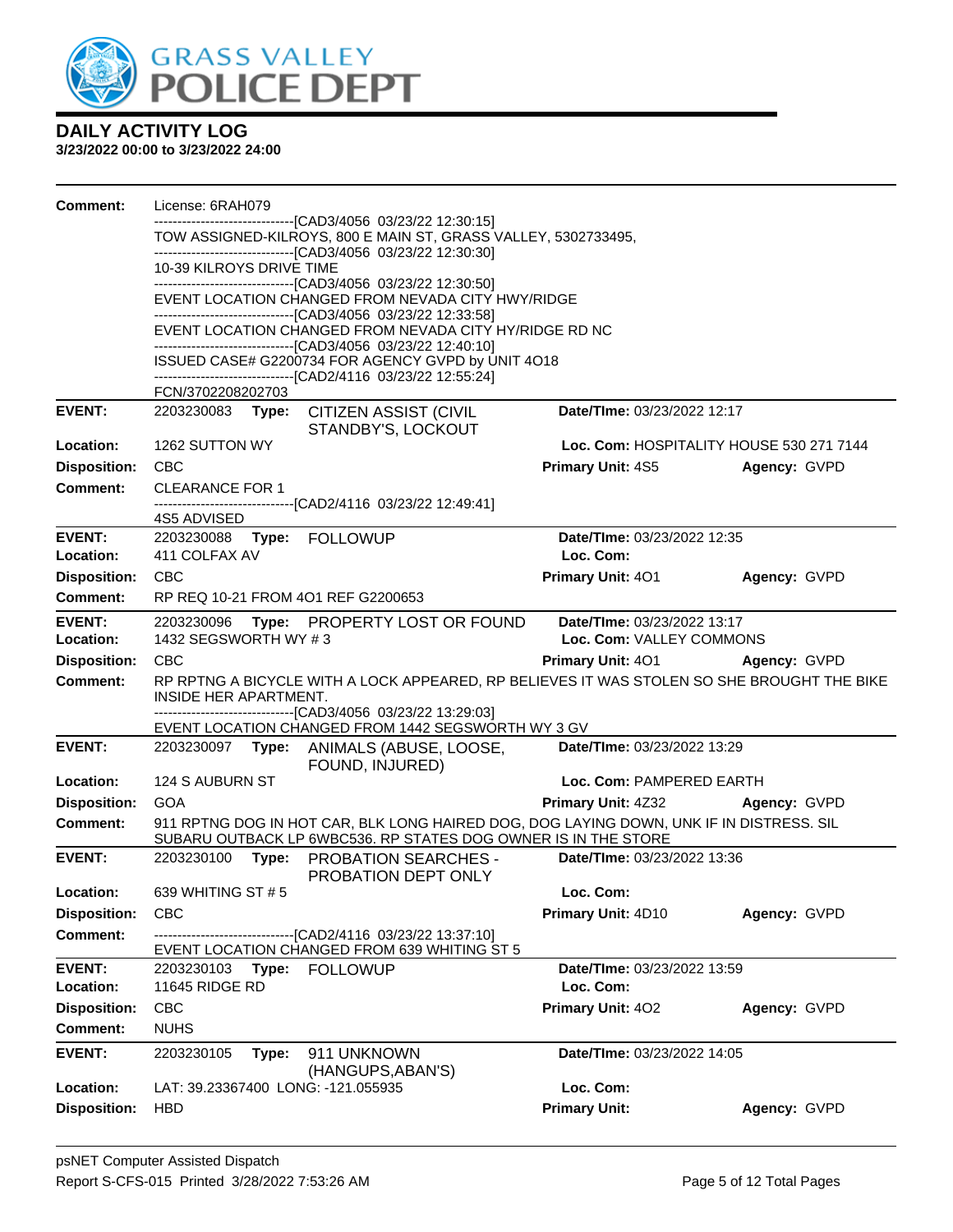

| <b>Comment:</b>     | 911 OPEN LINE, PHS 1 ONLY UNABLE TO CALLBACK<br>***** EVENT CLOSED BY CAD3                                                                                                                                                                                                    |                             |                                          |
|---------------------|-------------------------------------------------------------------------------------------------------------------------------------------------------------------------------------------------------------------------------------------------------------------------------|-----------------------------|------------------------------------------|
| <b>EVENT:</b>       | 2203230106 Type: 911 UNKNOWN<br>(HANGUPS, ABAN'S)                                                                                                                                                                                                                             | Date/TIme: 03/23/2022 14:11 |                                          |
| Location:           | 424 CROWN POINT CR                                                                                                                                                                                                                                                            | Loc. Com: TYCO ELECTRONICS  |                                          |
| <b>Disposition:</b> | <b>CNOP</b>                                                                                                                                                                                                                                                                   | <b>Primary Unit: 4K6</b>    | Agency: GVPD                             |
| <b>Comment:</b>     | 911 ABANDON                                                                                                                                                                                                                                                                   |                             |                                          |
|                     | -------------------------------[CAD2/4116 03/23/22 14:16:21]                                                                                                                                                                                                                  |                             |                                          |
|                     | ON CALL BACK, NEG ANSWER, LEFT VM<br>-------------------------------[CAD2/4116 03/23/22 14:25:49]                                                                                                                                                                             |                             |                                          |
|                     | RP CALLED BACK, ACCIDENTAL WHILE DIALING OUT, C4                                                                                                                                                                                                                              |                             |                                          |
| <b>EVENT:</b>       | (HANGUPS, ABAN'S)                                                                                                                                                                                                                                                             | Date/TIme: 03/23/2022 14:14 |                                          |
| Location:           | LAT: 39.22497300 LONG: -121.037503                                                                                                                                                                                                                                            | Loc. Com:                   |                                          |
| <b>Disposition:</b> | <b>HBD NEG SIGNIFICANT HIST</b>                                                                                                                                                                                                                                               | <b>Primary Unit:</b>        | Agency: GVPD                             |
| <b>Comment:</b>     | 911 OPEN LINE                                                                                                                                                                                                                                                                 |                             |                                          |
|                     | -------------------------[CAD3/4056 03/23/22 14:16:46]<br>UNABLE TO LEAVE MSG                                                                                                                                                                                                 |                             |                                          |
|                     | ***** EVENT CLOSED BY CAD3 WITH COMMENT-NEG SIGNIFICANT HIST                                                                                                                                                                                                                  |                             |                                          |
| <b>EVENT:</b>       | 2203230108 Type: ALL OTHERS                                                                                                                                                                                                                                                   | Date/TIme: 03/23/2022 14:17 |                                          |
| Location:           | 129 S AUBURN ST                                                                                                                                                                                                                                                               |                             | Loc. Com: GRASS VALLEY POLICE DEPARTMENT |
| <b>Disposition:</b> | <b>RPT</b>                                                                                                                                                                                                                                                                    | <b>Primary Unit: 4D13</b>   | Agency: GVPD                             |
| <b>Case No:</b>     | G2200735                                                                                                                                                                                                                                                                      |                             |                                          |
| <b>Comment:</b>     | -------------------------------[CAD3/4056 03/23/22 14:17:29]<br>ISSUED CASE# G2200735 FOR AGENCY GVPD by UNIT 4D13<br>-------------------------------[CAD3/4056_03/23/22 14:17:40]                                                                                            |                             |                                          |
| <b>EVENT:</b>       | EVENT LOCATION CHANGED FROM GVPD                                                                                                                                                                                                                                              | Date/TIme: 03/23/2022 14:36 |                                          |
|                     | RESIDENCE, COMMERCIAL)                                                                                                                                                                                                                                                        |                             |                                          |
| Location:           | 133 CASTLEMONT DR                                                                                                                                                                                                                                                             | Loc. Com:                   |                                          |
| <b>Disposition:</b> | <b>RPT</b>                                                                                                                                                                                                                                                                    | Primary Unit: 401           | Agency: GVPD                             |
| Case No:            | G2200736                                                                                                                                                                                                                                                                      |                             |                                          |
| <b>Comment:</b>     | RP REQ CTC TO REPORT THEFT OF JEWELRY, OLD POST CARDS. RP STATES SHE IS CONNECTED TO BIG<br>BROTHER.                                                                                                                                                                          |                             |                                          |
|                     | --------------------------------[CAD3/4056_03/23/22 14:57:27]<br>ISSUED CASE# G2200736 FOR AGENCY GVPD by UNIT 4O1                                                                                                                                                            |                             |                                          |
| <b>EVENT:</b>       | 2203230114 Type: SUSPICIOUS CIRCUMSTANCE<br>(VEHICLE, PERSON                                                                                                                                                                                                                  | Date/TIme: 03/23/2022 14:40 |                                          |
| Location:           | 639 WHITING ST # 5                                                                                                                                                                                                                                                            | Loc. Com:                   |                                          |
| <b>Disposition:</b> | INF LOG PER 4K6                                                                                                                                                                                                                                                               | <b>Primary Unit:</b>        | Agency: GVPD                             |
| Comment:            | RP RPTNG MALE DRIVING LOUD MOTORCYCLE 10 TIMES PER NIGHT, RP STATES SUBJ "LIGHTS IT UP"<br>WHEN HE HITS THE ROAD AND THERE ARE "RUMORS HE IS POSS DEALING H&S"<br>***** EVENT CLOSED BY CAD3 WITH COMMENT-LOG PER 4K6                                                         |                             |                                          |
| <b>EVENT:</b>       | 2203230115<br>Type: TRAFFIC (DUI, PARKING,<br>SPEED, HAZ                                                                                                                                                                                                                      | Date/TIme: 03/23/2022 14:44 |                                          |
| Location:           | 49 RAMP STATE/EA MCKNIGHT WY                                                                                                                                                                                                                                                  | Loc. Com: OFF RAMP          |                                          |
| <b>Disposition:</b> | <b>HBD</b>                                                                                                                                                                                                                                                                    | <b>Primary Unit:</b>        | Agency: GVPD                             |
| Comment:            | 911 RPTNG SHE IS BROKEN DOWN IN A GRY VW PASSAT NOT BLOCKING, BUT REQ ASSISTANCE WITH<br>REMAINING SAFE. RP STATES PHONE IS DEAD AND ONLY NUMBER SHE COULD CALL WAS 911<br>--------------------------[CAD2/4116_03/23/22 14:48:53]<br>10-39 CHP<br>***** EVENT CLOSED BY CAD3 |                             |                                          |
|                     |                                                                                                                                                                                                                                                                               |                             |                                          |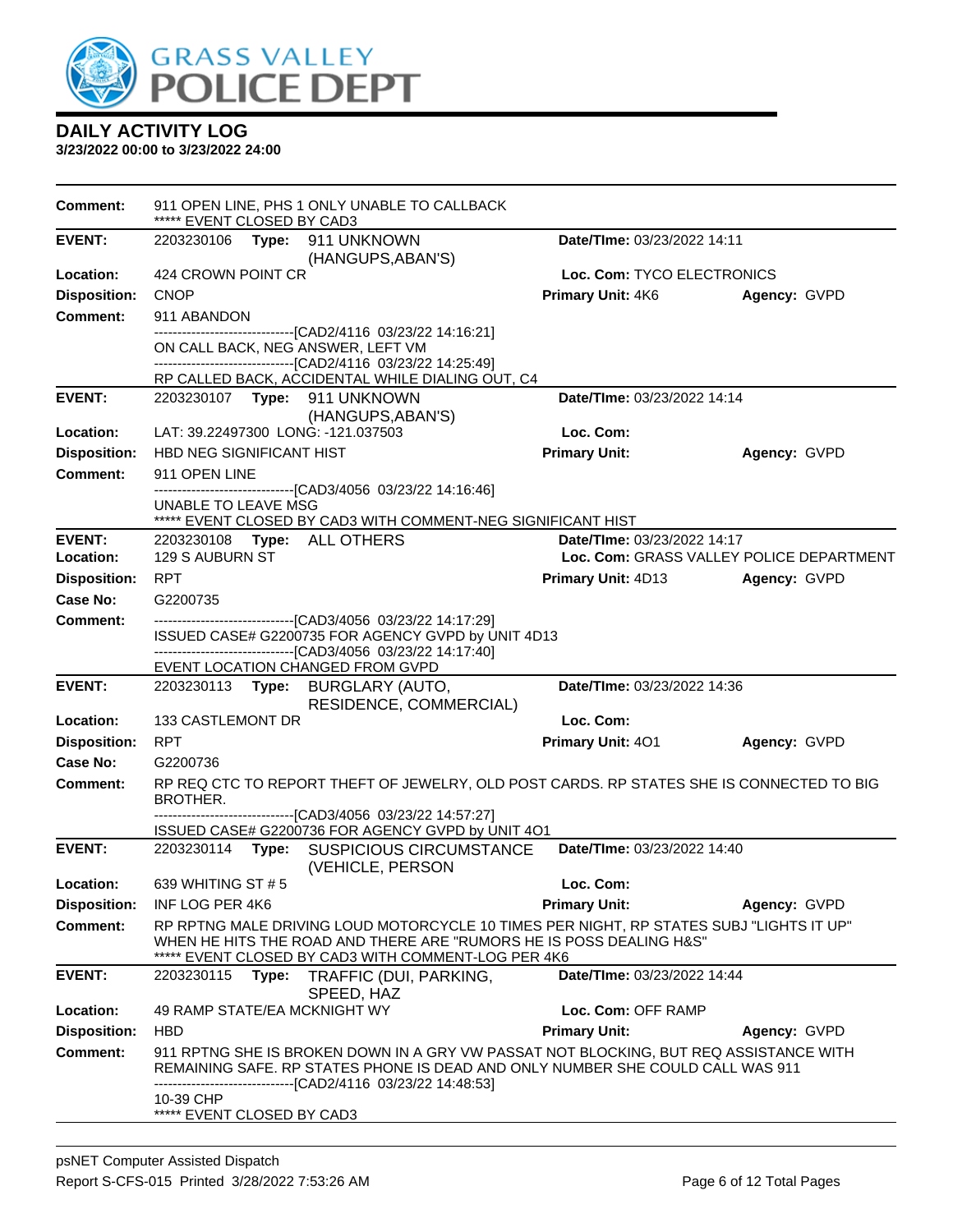

| EVENT:              | 2203230117                     | Type: | ANIMALS (ABUSE, LOOSE,<br>FOUND, INJURED)                                                                                              | Date/TIme: 03/23/2022 14:47              |              |
|---------------------|--------------------------------|-------|----------------------------------------------------------------------------------------------------------------------------------------|------------------------------------------|--------------|
| Location:           | 867 SUTTON WY                  |       |                                                                                                                                        | Loc. Com: SAFEWAY                        |              |
| <b>Disposition:</b> | <b>GOA</b>                     |       |                                                                                                                                        | Primary Unit: 4Z32                       | Agency: GVPD |
| Comment:            |                                |       | RP RPTNG WHI SUBARU SEDAN WITH A PINK LP FRAME, UNK PLATE WITH A DOG WHO APPEARED TO BE IN<br>DISTRESS. RP NO LONGER ON SCENE          |                                          |              |
| <b>EVENT:</b>       | 2203230118                     | Type: | <b>COMMUNITY POLICING</b><br><b>ACTION</b>                                                                                             | Date/TIme: 03/23/2022 14:48              |              |
| <b>Disposition:</b> | <b>CBC</b>                     |       |                                                                                                                                        | Primary Unit: 402                        | Agency: GVPD |
| Comment:            |                                |       |                                                                                                                                        |                                          |              |
| <b>EVENT:</b>       | 2203230119                     | Type: | CHECKS (BARS, BUILDINGS,<br>AREA)                                                                                                      | Date/TIme: 03/23/2022 14:49              |              |
| <b>Disposition:</b> | <b>AST</b>                     |       |                                                                                                                                        | <b>Primary Unit: 4D10</b>                | Agency: GVPD |
| <b>Comment:</b>     |                                |       |                                                                                                                                        |                                          |              |
| <b>EVENT:</b>       | 2203230122                     | Type: | ANIMALS (ABUSE, LOOSE,<br>FOUND, INJURED)                                                                                              | Date/TIme: 03/23/2022 14:54              |              |
| <b>Disposition:</b> | <b>CBC</b>                     |       |                                                                                                                                        | Primary Unit: 4Z32                       | Agency: GVPD |
| Comment:            |                                |       |                                                                                                                                        |                                          |              |
| <b>EVENT:</b>       | 2203230125                     | Type: | <b>WELFARE CHECK</b>                                                                                                                   | Date/TIme: 03/23/2022 14:56<br>Loc. Com: |              |
| Location:           | 231 DEPOT ST # 8               |       |                                                                                                                                        |                                          |              |
| <b>Disposition:</b> | CBC SUBJ C4, 1039 RP           |       |                                                                                                                                        | <b>Primary Unit: 4018</b>                | Agency: GVPD |
| <b>Comment:</b>     |                                |       | RP REQ CHK ON 88 YOA MALE WHO SHE HASNT HEARD FROM IN A WEEK WHICH IS UNUSUAL.<br>-----------------------[CAD3/4056_03/23/22 14:57:24] |                                          |              |
|                     |                                |       | EVENT LOCATION CHANGED FROM 331 DEPOT ST 8 GV                                                                                          |                                          |              |
| <b>EVENT:</b>       | 2203230128                     | Type: | TRAFFIC (DUI, PARKING,<br>SPEED, HAZ                                                                                                   | Date/TIme: 03/23/2022 15:13              |              |
| Location:           | 525 GLENWOOD RD                |       |                                                                                                                                        | Loc. Com:                                |              |
| <b>Disposition:</b> | CBC                            |       |                                                                                                                                        | Primary Unit: 401                        | Agency: GVPD |
| Comment:            |                                |       | RP REQUEST 10-21 PARKING ISSUES WITH HIS TENNANT.<br>----------------[CAD3/4056_03/23/22 15:49:24]                                     |                                          |              |
|                     | PER 4021, RP ADV VEH IS BLKING |       |                                                                                                                                        |                                          |              |
| <b>EVENT:</b>       | 2203230130                     | Type: | 911 UNKNOWN<br>(HANGUPS, ABAN'S)                                                                                                       | Date/TIme: 03/23/2022 15:20              |              |
| Location:           |                                |       | LAT: 39.21920100 LONG: -121.052352                                                                                                     | Loc. Com:                                |              |
| <b>Disposition:</b> | <b>HBD</b>                     |       |                                                                                                                                        | <b>Primary Unit:</b>                     | Agency: GVPD |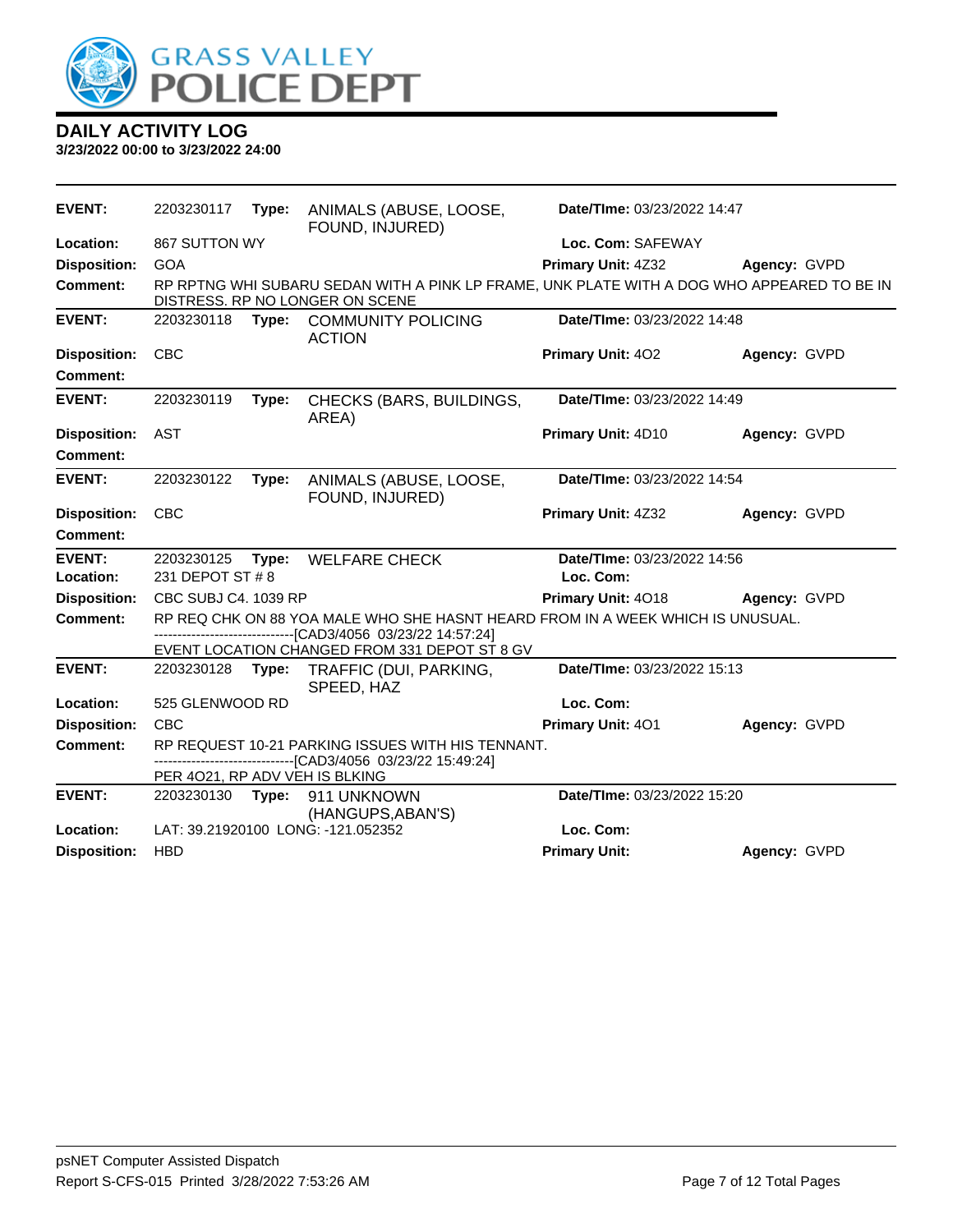

| <b>Comment:</b>     | 911 OPEN LINE, HEARD BANGING SOUND AND FAINT VOICES TALKING<br>------------------------[CAD3/4056_03/23/22 15:22:22]<br>ADD 911 OPEN LINE<br>-------------------------------[CAD2/4116 03/23/22 15:22:27]<br>ON CALL BACK, NEG ANSWER, LEFT VM<br>911 OPEN LINE, HEARD MALES TALKING<br>-------------------------------[CAD2/4116 03/23/22 15:25:02]<br>ADDITIONAL 911 OPEN LINE, HEARD MALES TALKING<br>-----------------------------------[CAD2/4116 03/23/22 15:27:00]<br>ADDITIONAL 911 OPEN LINE, HEARD MALES TALKING<br>--------------------------------[CAD2/4116 03/23/22 15:28:49]<br>ADDITONAL 911 OPEN LINE, HEARD MALES TALKING<br>----------------------------------[CAD2/4116 03/23/22 15:30:28]<br>ADDITONAL 911 OPEN LINE, HEARD MALES TALKING<br>----------------------------------[CAD2/4116 03/23/22 15:31:47]<br>ADDITIONAL 911 OPEN LINE, HEARD MALES TALKING<br>--------------------------------[CAD1/3980 03/23/22 15:34:36]<br>ADD 911 OPEN LINE<br>--------------------------------[CAD2/4116_03/23/22 15:35:33]<br>ADDITIONAL 911 OPEN LINE<br>-------------------------------[CAD2/4116 03/23/22 15:37:02] |                                     |              |
|---------------------|---------------------------------------------------------------------------------------------------------------------------------------------------------------------------------------------------------------------------------------------------------------------------------------------------------------------------------------------------------------------------------------------------------------------------------------------------------------------------------------------------------------------------------------------------------------------------------------------------------------------------------------------------------------------------------------------------------------------------------------------------------------------------------------------------------------------------------------------------------------------------------------------------------------------------------------------------------------------------------------------------------------------------------------------------------------------------------------------------------------------------------------|-------------------------------------|--------------|
|                     | ADDITIONAL 911 OPEN LINE<br>--------------------------------[CAD1/3980 03/23/22 15:40:13]                                                                                                                                                                                                                                                                                                                                                                                                                                                                                                                                                                                                                                                                                                                                                                                                                                                                                                                                                                                                                                             |                                     |              |
|                     | ADD 911 X2<br>***** EVENT CLOSED BY CAD3                                                                                                                                                                                                                                                                                                                                                                                                                                                                                                                                                                                                                                                                                                                                                                                                                                                                                                                                                                                                                                                                                              |                                     |              |
| <b>EVENT:</b>       | 2203230131<br>Type:<br>DISTURBANCE (NOISE,<br>MUSIC, VERBAL, BARKI                                                                                                                                                                                                                                                                                                                                                                                                                                                                                                                                                                                                                                                                                                                                                                                                                                                                                                                                                                                                                                                                    | Date/TIme: 03/23/2022 15:23         |              |
| Location:           | 396 DORSEY DR                                                                                                                                                                                                                                                                                                                                                                                                                                                                                                                                                                                                                                                                                                                                                                                                                                                                                                                                                                                                                                                                                                                         | Loc. Com: CRYSTAL RIDGE CARE CENTER |              |
| <b>Disposition:</b> | <b>RPT</b>                                                                                                                                                                                                                                                                                                                                                                                                                                                                                                                                                                                                                                                                                                                                                                                                                                                                                                                                                                                                                                                                                                                            | Primary Unit: 401                   | Agency: GVPD |
| Case No:            | G2200738                                                                                                                                                                                                                                                                                                                                                                                                                                                                                                                                                                                                                                                                                                                                                                                                                                                                                                                                                                                                                                                                                                                              |                                     |              |
| <b>Comment:</b>     | RP REPORTING A COLD 415 PHYSICAL BETWEEN TWO RESIDENCES. NEGATIVE MEDICAL. RP REQUEST<br>REPORT.                                                                                                                                                                                                                                                                                                                                                                                                                                                                                                                                                                                                                                                                                                                                                                                                                                                                                                                                                                                                                                      |                                     |              |
|                     | ISSUED CASE# G2200738 FOR AGENCY GVPD by UNIT 4O1                                                                                                                                                                                                                                                                                                                                                                                                                                                                                                                                                                                                                                                                                                                                                                                                                                                                                                                                                                                                                                                                                     |                                     |              |
| <b>EVENT:</b>       | 2203230132 Type: VEH CITES, VIN, TOWS, DUI                                                                                                                                                                                                                                                                                                                                                                                                                                                                                                                                                                                                                                                                                                                                                                                                                                                                                                                                                                                                                                                                                            | Date/TIme: 03/23/2022 15:31         |              |
| Location:           | EA MAIN ST/DORSEY DR                                                                                                                                                                                                                                                                                                                                                                                                                                                                                                                                                                                                                                                                                                                                                                                                                                                                                                                                                                                                                                                                                                                  | Loc. Com:                           |              |
| <b>Disposition:</b> | CBC GETTING HELP TO MOVE IT                                                                                                                                                                                                                                                                                                                                                                                                                                                                                                                                                                                                                                                                                                                                                                                                                                                                                                                                                                                                                                                                                                           | Primary Unit: 4018                  | Agency: GVPD |
| <b>Comment:</b>     | RP RPTNG MOTORHOME PARTIALLY BLOCKING ROADWAY                                                                                                                                                                                                                                                                                                                                                                                                                                                                                                                                                                                                                                                                                                                                                                                                                                                                                                                                                                                                                                                                                         |                                     |              |
| <b>EVENT:</b>       | 2203230136<br><b>COMMUNITY POLICING</b><br>Type:<br><b>ACTION</b>                                                                                                                                                                                                                                                                                                                                                                                                                                                                                                                                                                                                                                                                                                                                                                                                                                                                                                                                                                                                                                                                     | Date/TIme: 03/23/2022 15:46         |              |
| Location:           | 660 MINNIE ST                                                                                                                                                                                                                                                                                                                                                                                                                                                                                                                                                                                                                                                                                                                                                                                                                                                                                                                                                                                                                                                                                                                         | Loc. Com: CONDON PARK               |              |
| <b>Disposition:</b> | <b>CBC</b>                                                                                                                                                                                                                                                                                                                                                                                                                                                                                                                                                                                                                                                                                                                                                                                                                                                                                                                                                                                                                                                                                                                            | <b>Primary Unit: 402</b>            | Agency: GVPD |
| <b>Comment:</b>     | ------------------------[CAD3/4056_03/23/22_15:47:46]                                                                                                                                                                                                                                                                                                                                                                                                                                                                                                                                                                                                                                                                                                                                                                                                                                                                                                                                                                                                                                                                                 |                                     |              |
| <b>EVENT:</b>       | EVENT LOCATION CHANGED FROM 660 MINNIE ST.<br>2203230142<br>Type:<br><b>CITIZEN ASSIST (CIVIL</b>                                                                                                                                                                                                                                                                                                                                                                                                                                                                                                                                                                                                                                                                                                                                                                                                                                                                                                                                                                                                                                     | Date/TIme: 03/23/2022 15:59         |              |
| Location:           | STANDBY'S, LOCKOUT<br>1262 SUTTON WY                                                                                                                                                                                                                                                                                                                                                                                                                                                                                                                                                                                                                                                                                                                                                                                                                                                                                                                                                                                                                                                                                                  | Loc. Com: HOSPITALITY HOUSE         |              |
|                     |                                                                                                                                                                                                                                                                                                                                                                                                                                                                                                                                                                                                                                                                                                                                                                                                                                                                                                                                                                                                                                                                                                                                       | Primary Unit: 4017                  |              |
| <b>Disposition:</b> | CBC 98T, CLEARED                                                                                                                                                                                                                                                                                                                                                                                                                                                                                                                                                                                                                                                                                                                                                                                                                                                                                                                                                                                                                                                                                                                      |                                     | Agency: GVPD |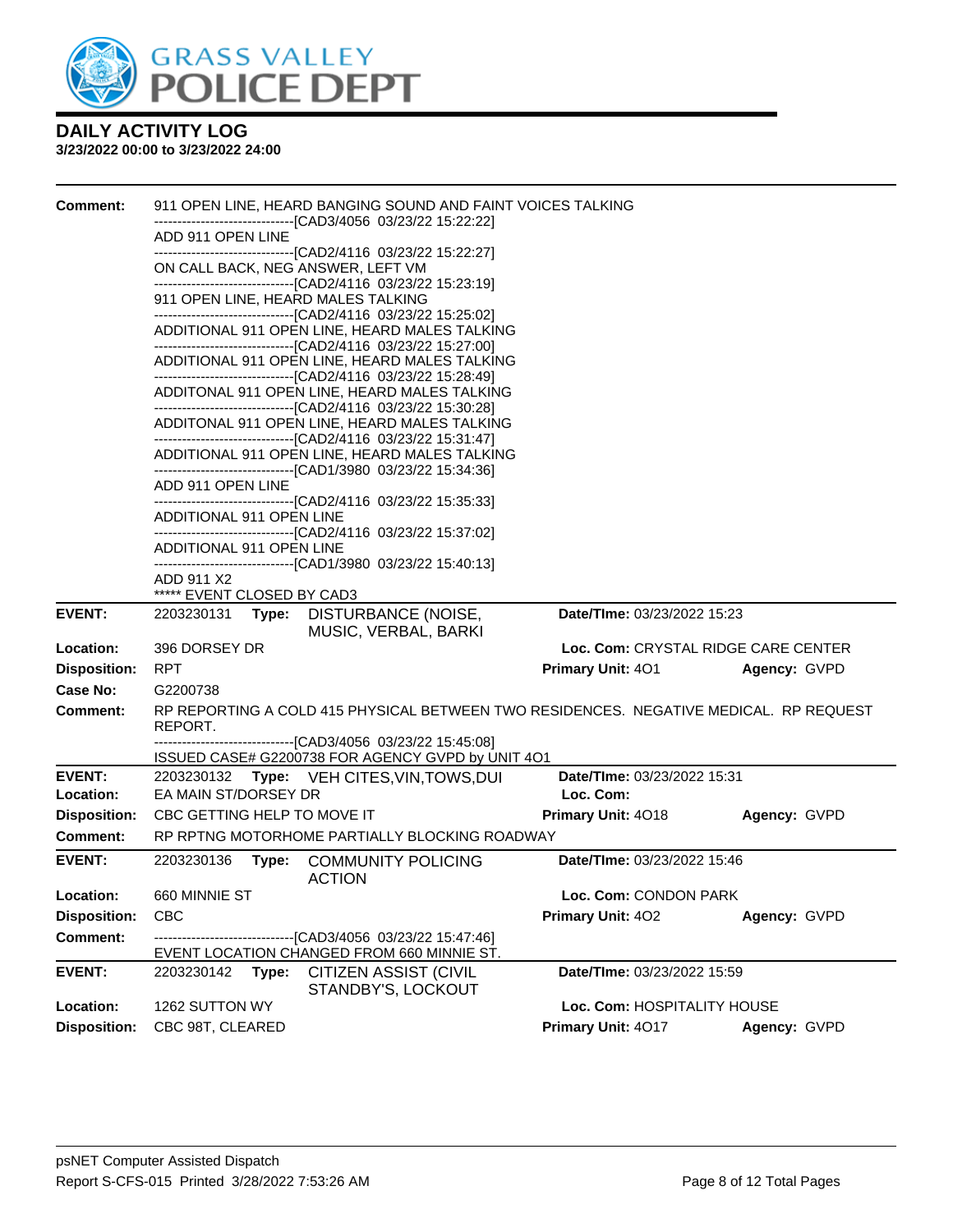

| Comment:                   | <b>HOSPITALITY HOUSE CLEARANCE</b><br>MERGED 2203230145 TYPE: CIT<br>LOCATION: 1262 SUTTON WY<br><b>HOSPITALITY HOUSE</b> |       | ------------------[MERGED CAD3/4056_03/23/2022 16:31:30]                                                                                                                                                                                   |                                                  |              |
|----------------------------|---------------------------------------------------------------------------------------------------------------------------|-------|--------------------------------------------------------------------------------------------------------------------------------------------------------------------------------------------------------------------------------------------|--------------------------------------------------|--------------|
|                            | RP: NAME: MAYLEE                                                                                                          |       | PHONE: 2717144 (530)                                                                                                                                                                                                                       |                                                  |              |
| <b>EVENT:</b>              |                                                                                                                           |       | COMMENTS: HOSPITALITY HOUSE CLEARANCE<br>2203230143 Type: COMMUNITY POLICING                                                                                                                                                               | Date/TIme: 03/23/2022 16:00                      |              |
|                            |                                                                                                                           |       | <b>ACTION</b>                                                                                                                                                                                                                              |                                                  |              |
| <b>Disposition:</b>        | <b>CBC</b>                                                                                                                |       |                                                                                                                                                                                                                                            | <b>Primary Unit: 402</b>                         | Agency: GVPD |
| <b>Comment:</b>            |                                                                                                                           |       |                                                                                                                                                                                                                                            |                                                  |              |
| <b>EVENT:</b>              |                                                                                                                           |       | 2203230144 Type: TRAFFIC ACCIDENT                                                                                                                                                                                                          | Date/TIme: 03/23/2022 16:07                      |              |
| Location:                  | 205 S CHURCH ST                                                                                                           |       |                                                                                                                                                                                                                                            | Loc. Com: CHASE 530 274 3030                     |              |
| <b>Disposition:</b>        | <b>CBC</b>                                                                                                                |       |                                                                                                                                                                                                                                            | Primary Unit: 4021                               | Agency: GVPD |
| <b>Comment:</b>            |                                                                                                                           |       | RP REPORTING A 20002 OCCURED 15 MINS AGO IN THE PARKING LOT. SUS VEH IS POSS A WHI HYUNDAI<br>SUV LIC: 7ZET818. LIC RETURNS TO 2018 SUBARU UNK DOT. RP REQ 1021 FOR REPORT<br>-------------------------------[CAD1/4106 03/23/22 16:20:13] |                                                  |              |
|                            |                                                                                                                           |       | RP AT GVPD ALSO CALLED IN TO REPORT JUV SKATEBOARDERS TRIED TO OPEN HER CAR DOOR AND<br>THREW GARBAGE ON HER CAR 10 MINS AGO. RP STATES 402 FAMILIAR<br>-------------------------------[4O21/MDT 03/23/22 16:57]                           |                                                  |              |
|                            |                                                                                                                           |       | RP DISCONNECTED THE LINE. CB AND GOT VM. LEFT MSG                                                                                                                                                                                          |                                                  |              |
| <b>EVENT:</b>              |                                                                                                                           |       | 2203230145 Type: CITIZEN ASSIST (CIVIL<br>STANDBY'S, LOCKOUT                                                                                                                                                                               | Date/TIme: 03/23/2022 16:19                      |              |
| Location:                  | 1262 SUTTON WY                                                                                                            |       |                                                                                                                                                                                                                                            | Loc. Com: HOSPITALITY HOUSE                      |              |
| <b>Disposition:</b>        | MERGED 2203230142                                                                                                         |       |                                                                                                                                                                                                                                            | <b>Primary Unit:</b>                             | Agency: GVPD |
| <b>Comment:</b>            | <b>HOSPITALITY HOUSE CLEARANCE</b>                                                                                        |       | ***** EVENT CLOSED BY CAD3 WITH COMMENT-2203230142                                                                                                                                                                                         |                                                  |              |
| <b>EVENT:</b>              |                                                                                                                           |       |                                                                                                                                                                                                                                            | Date/TIme: 03/23/2022 16:21                      |              |
| Location:                  | 660 MINNIE ST                                                                                                             |       |                                                                                                                                                                                                                                            | Loc. Com: CONDON PARK                            |              |
| <b>Disposition:</b>        | UTL                                                                                                                       |       |                                                                                                                                                                                                                                            | Primary Unit: 4018                               | Agency: GVPD |
| <b>Comment:</b>            |                                                                                                                           |       | RP REPORTING SHE JUST SAW JUV FROM ISSUED CASE# G2200737 FOR AGENCY GVPD by UNIT 4O21 IS<br>WALKING TO THE SKATE PARK CURRENTLY                                                                                                            |                                                  |              |
| <b>EVENT:</b><br>Location: | 105 NEAL ST                                                                                                               |       | 2203230153 Type: SUBJECT STOP                                                                                                                                                                                                              | Date/TIme: 03/23/2022 16:42<br>Loc. Com: SAFEWAY |              |
| <b>Disposition:</b>        | <b>CBC</b>                                                                                                                |       |                                                                                                                                                                                                                                            | <b>Primary Unit: 4K6</b>                         | Agency: GVPD |
| <b>Comment:</b>            |                                                                                                                           |       | FLAGGED DOWN IFO STORE ON NEAL                                                                                                                                                                                                             |                                                  |              |
|                            |                                                                                                                           |       | -------------------[CAD3/4056_03/23/22 16:43:07]<br>EVENT LOCATION CHANGED FROM SAFEWAY                                                                                                                                                    |                                                  |              |
| <b>EVENT:</b>              | 2203230155 Type: FIRE                                                                                                     |       |                                                                                                                                                                                                                                            | Date/TIme: 03/23/2022 16:49                      |              |
| Location:                  | RIDGE RD/SLATE CREEK RD                                                                                                   |       |                                                                                                                                                                                                                                            | Loc. Com:                                        |              |
| <b>Disposition:</b>        | UTL                                                                                                                       |       |                                                                                                                                                                                                                                            | Primary Unit: 4S5                                | Agency: GVPD |
| <b>Comment:</b>            |                                                                                                                           |       | 911 SMOKE SEEN/ XFER TO CALFIRE                                                                                                                                                                                                            |                                                  |              |
| <b>EVENT:</b>              | 2203230156                                                                                                                | Type: | THEFT (GRAND, PETTY, FROM<br>MERCHANT)                                                                                                                                                                                                     | Date/TIme: 03/23/2022 16:57                      |              |
| Location:                  | 625 ESKATON CR                                                                                                            |       |                                                                                                                                                                                                                                            | Loc. Com:                                        |              |
| <b>Disposition:</b>        | <b>RPT</b>                                                                                                                |       |                                                                                                                                                                                                                                            | Primary Unit: 401                                | Agency: GVPD |
| Case No:                   | G2200739                                                                                                                  |       |                                                                                                                                                                                                                                            |                                                  |              |
| <b>Comment:</b>            |                                                                                                                           |       | EMPLOYEE REQ 1021 TO REPORT THEFT<br>----[CAD3/4056_03/23/22 17:36:41]                                                                                                                                                                     |                                                  |              |
|                            |                                                                                                                           |       | ISSUED CASE# G2200739 FOR AGENCY GVPD by UNIT 4O1                                                                                                                                                                                          |                                                  |              |
| <b>EVENT:</b>              | 2203230161                                                                                                                | Type: | DISTURBANCE (NOISE,<br>MUSIC, VERBAL, BARKI                                                                                                                                                                                                | <b>Date/Time: 03/23/2022 17:20</b>               |              |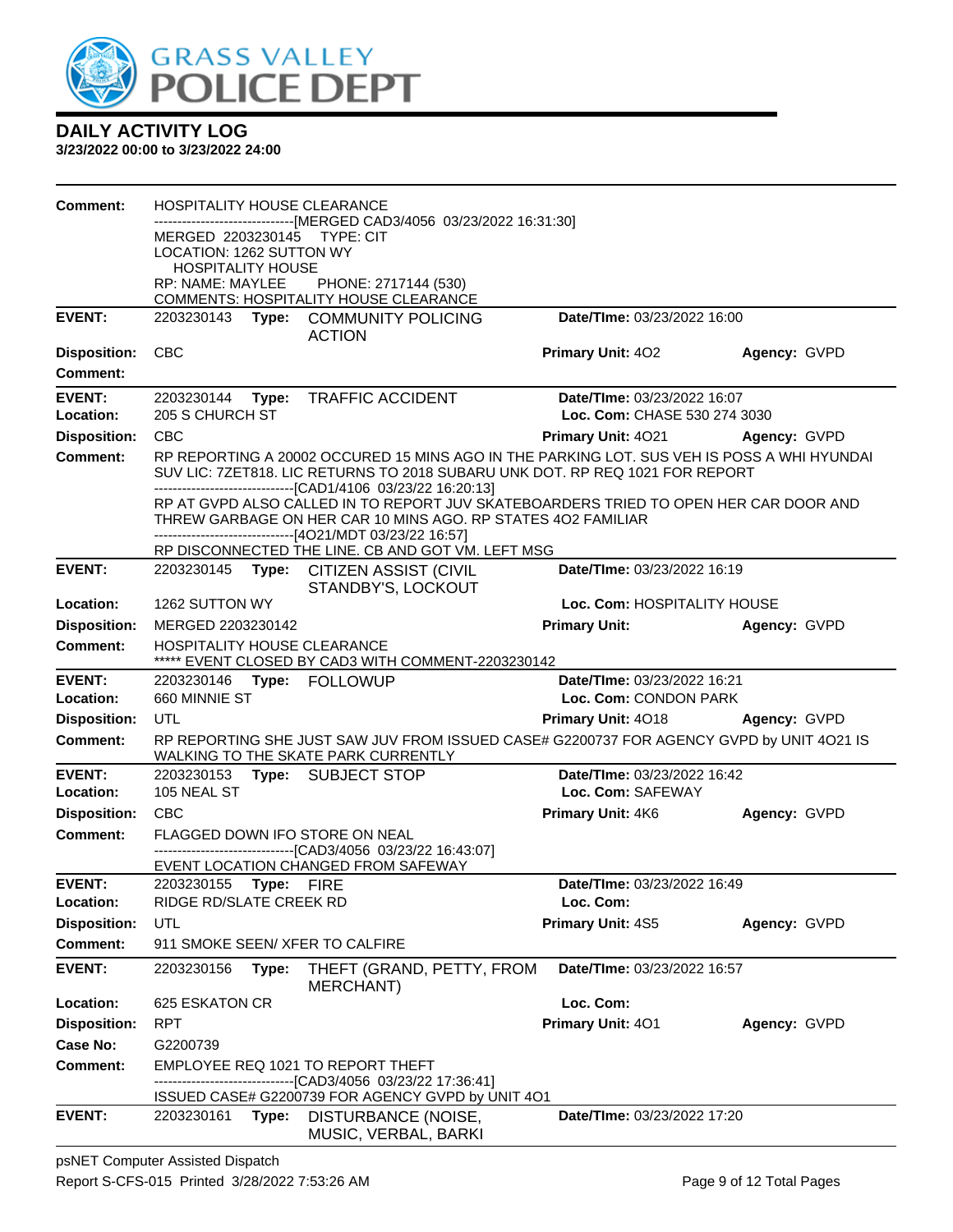

| Location:           | 660 MINNIE ST                        |                                                                                                                                                                              | Loc. Com: CONDON SKATE PARK              |              |  |
|---------------------|--------------------------------------|------------------------------------------------------------------------------------------------------------------------------------------------------------------------------|------------------------------------------|--------------|--|
| <b>Disposition:</b> | CBC NO CHARGES DESIRED               |                                                                                                                                                                              | Primary Unit: 4018                       | Agency: GVPD |  |
| <b>Comment:</b>     | BUSINESS LINE RPTG 2 SUBJS IN A 415P |                                                                                                                                                                              |                                          |              |  |
|                     |                                      | -------------------------------[CAD2/3980_03/23/22 17:20:43]<br>NEG WEAPONS SEEN, BOTH MALE, 1 A JUVENILE<br>-------------------------------[CAD2/3980_03/23/22 17:21:38]    |                                          |              |  |
|                     |                                      | BOTH WMAS, 1 DESC BEARD, 2 DESC GRY CAP NO FURTHER                                                                                                                           |                                          |              |  |
| <b>EVENT:</b>       |                                      | 2203230164 Type: CITIZEN ASSIST (CIVIL<br>STANDBY'S, LOCKOUT                                                                                                                 | Date/TIme: 03/23/2022 17:38              |              |  |
| Location:           | 1262 SUTTON WY                       |                                                                                                                                                                              | Loc. Com: HOSPITALITY HOUSE 530 271 7144 |              |  |
| <b>Disposition:</b> | <b>CBC</b>                           |                                                                                                                                                                              | <b>Primary Unit: 4S5</b>                 | Agency: GVPD |  |
| <b>Comment:</b>     | <b>CLEARANCE X1</b>                  |                                                                                                                                                                              |                                          |              |  |
| <b>EVENT:</b>       | 2203230166<br>Type:                  | <b>ORDINANCES</b><br>(COUNTY/MUNICIPAL)                                                                                                                                      | Date/TIme: 03/23/2022 17:41              |              |  |
| Location:           | 800 S AUBURN ST                      |                                                                                                                                                                              | Loc. Com:                                |              |  |
| <b>Disposition:</b> | <b>CBC</b>                           |                                                                                                                                                                              | <b>Primary Unit: 4K6</b>                 | Agency: GVPD |  |
| <b>Comment:</b>     |                                      | RP REQ 1021 REF ONGOING ILLEGAL DUMPING IN HIS DUMPSTER                                                                                                                      |                                          |              |  |
|                     | BUSINESS.                            | -------------------------------[4K6/MDT 03/23/22 18:08]<br>RP REQ EXTRA PATROLS DURING EVENING HOURS FOR ONGOING ILLEGAL DUMPING ISSUES AT THE                               |                                          |              |  |
| <b>EVENT:</b>       | 2203230176                           | Type: 911 UNKNOWN                                                                                                                                                            | Date/TIme: 03/23/2022 18:39              |              |  |
|                     |                                      | (HANGUPS, ABAN'S)                                                                                                                                                            |                                          |              |  |
| Location:           | 290 SIERRA COLLEGE DR                |                                                                                                                                                                              | Loc. Com: BRIAR PATCH                    |              |  |
| <b>Disposition:</b> | <b>HBD</b>                           |                                                                                                                                                                              | <b>Primary Unit:</b>                     | Agency: GVPD |  |
| <b>Comment:</b>     | 911 ABAN                             |                                                                                                                                                                              |                                          |              |  |
|                     | ON CALLBACK, LEFT MSG                | -------------------------------[CAD2/4085_03/23/22_18:40:33]                                                                                                                 |                                          |              |  |
|                     |                                      | -------------------------------[CAD2/4085 03/23/22 18:40:55]                                                                                                                 |                                          |              |  |
|                     | PHASE 2 - 28M AT 90 PERCENT          | ------------------------------[CAD2/4085 03/23/22 18:41:46]                                                                                                                  |                                          |              |  |
|                     |                                      | RP CALLED BACK, ACCIDENTAL, NO EMERGENCY                                                                                                                                     |                                          |              |  |
|                     |                                      | -------------------------------[CAD2/4085 03/23/22 18:42:38]                                                                                                                 |                                          |              |  |
|                     | ***** EVENT CLOSED BY CAD2           | EVENT LOCATION CHANGED FROM LAT: 39.23481100 LONG: -121.05291 GRASS VALLEY                                                                                                   |                                          |              |  |
| <b>EVENT:</b>       | 2203230177    Type: ALL OTHERS       |                                                                                                                                                                              | Date/TIme: 03/23/2022 18:40              |              |  |
| Location:           | 506 SO AUBURN ST                     |                                                                                                                                                                              | Loc. Com:                                |              |  |
| <b>Disposition:</b> | <b>CBC</b>                           |                                                                                                                                                                              | <b>Primary Unit: 4K6</b>                 | Agency: GVPD |  |
| <b>Comment:</b>     |                                      | RP REQ 1021 REF ONGOING ISSUES WITH FAMILY MEMBERS THAT ARE OUT OF STATE                                                                                                     |                                          |              |  |
|                     | PER RP 4S5 FAMILIAR                  | ------------------------[CAD1/4106 03/23/22 18:41:40]                                                                                                                        |                                          |              |  |
|                     |                                      | --[4K6/MDT 03/23/22 18:55]                                                                                                                                                   |                                          |              |  |
|                     |                                      | CTC MADE W/ RP WHO ADV THAT HER STEP-FATHER"S FAMILY MEMBERS WILL BE TRAVELLING TO CA<br>FROM NM ON 4/1 AND THEY HAVE MADE THREATS TOWARD HER REGARDING HER STEPFATHER BEING |                                          |              |  |
|                     |                                      | ARRESTED AND PLACED IN A CARE FACILITY. SUBJ ARE SUPPOSED TO GO TO SACRAMENTO, BUT RP                                                                                        |                                          |              |  |
|                     |                                      | CONCERNED THAT THEY MAY SHOP UP AT HER RESD. RP WAS ADV TO CALL LE IF SUBJS DO SHOW UP AT                                                                                    |                                          |              |  |
|                     | HER RESD UNINVITED.                  |                                                                                                                                                                              |                                          |              |  |
|                     | <b>CBC</b>                           |                                                                                                                                                                              |                                          |              |  |
| <b>EVENT:</b>       | 2203230180<br>Type:                  | DISTURBANCE (NOISE,                                                                                                                                                          | <b>Date/Time: 03/23/2022 18:50</b>       |              |  |
| Location:           | 111 W MCKNIGHT WY                    | MUSIC, VERBAL, BARKI                                                                                                                                                         | Loc. Com: IFO BANNER BANK                |              |  |
| <b>Disposition:</b> |                                      |                                                                                                                                                                              | Primary Unit: 4020                       | Agency: GVPD |  |
|                     |                                      |                                                                                                                                                                              |                                          |              |  |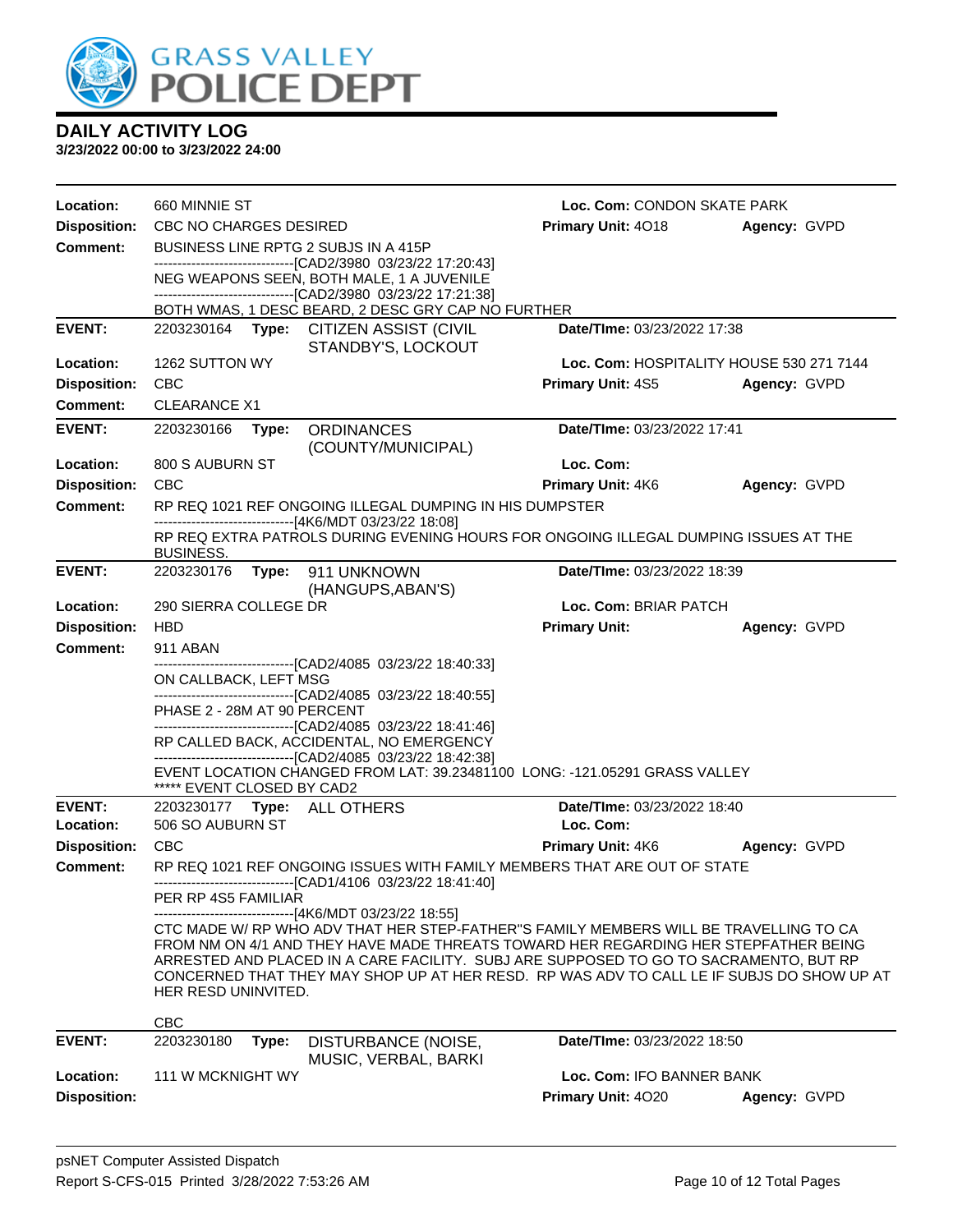

| <b>Comment:</b>     |                             |       | 415P BETWEEN 5-6 MALES IFO BANK                                                                                                                                                                                                                                                                                                                                                                 |                             |                                          |
|---------------------|-----------------------------|-------|-------------------------------------------------------------------------------------------------------------------------------------------------------------------------------------------------------------------------------------------------------------------------------------------------------------------------------------------------------------------------------------------------|-----------------------------|------------------------------------------|
|                     |                             |       | --------------------------[CAD2/4085_03/23/22 18:51:15]<br>PER RP, SHIRTLESS MALES, RP LEFT PARKING LOT AND HAS NO FURTHER INFO                                                                                                                                                                                                                                                                 |                             |                                          |
| <b>EVENT:</b>       | 2203230185                  |       | Type: SUSPICIOUS CIRCUMSTANCE<br>(VEHICLE, PERSON                                                                                                                                                                                                                                                                                                                                               | Date/TIme: 03/23/2022 19:07 |                                          |
| Location:           | 313 S AUBURN ST             |       |                                                                                                                                                                                                                                                                                                                                                                                                 | Loc. Com: DOOR STORE        |                                          |
| <b>Disposition:</b> | <b>CNOP</b>                 |       |                                                                                                                                                                                                                                                                                                                                                                                                 | Primary Unit: 4020          | Agency: GVPD                             |
| <b>Comment:</b>     | SHUT BACK DOOR. OK TO 10-22 |       | RP REPORTING SHE WALKED BY THE BUSINESS, IT APPEARS ALL CLOSED UP, BUT THE REAR DOCK DOOR<br>IS WIDE OPEN. PER RP, NO ONE OR NO VEH IS AROUND, SHE CALLED OUT AND NO ONE RESPONDED, AND<br>SHE HAS NEVER SEEN IT LEFT OPEN LIKE THIS.<br>---------------------------------[CAD2/4085 03/23/22 19:12:02]<br>RP CALLED BACK, BUSINESS OWNERS RETURNED TO BUSINESS, LEFT TO GET FOOD AND FORGOT TO |                             |                                          |
| <b>EVENT:</b>       |                             |       | 2203230187 Type: WELFARE CHECK                                                                                                                                                                                                                                                                                                                                                                  | Date/TIme: 03/23/2022 19:13 |                                          |
| Location:           | 617 WALSH ST #1             |       |                                                                                                                                                                                                                                                                                                                                                                                                 | Loc. Com:                   |                                          |
| <b>Disposition:</b> | <b>CBC</b>                  |       |                                                                                                                                                                                                                                                                                                                                                                                                 | <b>Primary Unit: 4011</b>   | Agency: GVPD                             |
| <b>Comment:</b>     | BEHAVIOR FOR HER            |       | RP REQ WELFARE CHECK, ELDERLY FEMALE NEIGHBOR IS OUTSIDE YELLING WHICH IS UNUSUAL                                                                                                                                                                                                                                                                                                               |                             |                                          |
| <b>EVENT:</b>       | 2203230201 Type:            |       | ALARMS (SILENT, AUDIBLE,<br><b>COMMERCIAL, RES</b>                                                                                                                                                                                                                                                                                                                                              | Date/TIme: 03/23/2022 20:06 |                                          |
| Location:           | 129 S AUBURN ST             |       |                                                                                                                                                                                                                                                                                                                                                                                                 |                             | Loc. Com: GRASS VALLEY POLICE DEPARTMENT |
| <b>Disposition:</b> | <b>CBC</b>                  |       |                                                                                                                                                                                                                                                                                                                                                                                                 | <b>Primary Unit: 4S1</b>    | Agency: GVPD                             |
| Comment:            |                             |       | ------------------------[CAD1/4106_03/23/22 20:07:39]<br>EVENT LOCATION CHANGED FROM GVPD                                                                                                                                                                                                                                                                                                       |                             |                                          |
|                     | LOCATION: 129 S AUBURN ST   |       | -------------------------------[MERGED CAD2/4085 03/23/2022 20:08:44]<br>MERGED 2203230204 TYPE: ALA<br><b>GRASS VALLEY POLICE DEPARTMENT</b>                                                                                                                                                                                                                                                   |                             |                                          |
|                     | RP: NAME: BEAM              |       | PHONE: 7627857 (888)<br>COMMENTS: UPPER LEVEL 360 MOTION, AUD, RESP NEGATIVE, OP 18                                                                                                                                                                                                                                                                                                             |                             |                                          |
| <b>EVENT:</b>       |                             |       | 2203230204 Type: ALARMS (SILENT, AUDIBLE,<br><b>COMMERCIAL, RES</b>                                                                                                                                                                                                                                                                                                                             | Date/TIme: 03/23/2022 20:07 |                                          |
| Location:           | 129 S AUBURN ST             |       |                                                                                                                                                                                                                                                                                                                                                                                                 |                             | Loc. Com: GRASS VALLEY POLICE DEPARTMENT |
| <b>Disposition:</b> | MERGED 2203230201           |       |                                                                                                                                                                                                                                                                                                                                                                                                 | <b>Primary Unit:</b>        | Agency: GVPD                             |
| Comment:            |                             |       | UPPER LEVEL 360 MOTION, AUD, RESP NEGATIVE, OP 18<br>***** EVENT CLOSED BY CAD2 WITH COMMENT-2203230201                                                                                                                                                                                                                                                                                         |                             |                                          |
| <b>EVENT:</b>       | 2203230205                  | Type: | DISTURBANCE (NOISE,<br>MUSIC, VERBAL, BARKI                                                                                                                                                                                                                                                                                                                                                     | Date/TIme: 03/23/2022 20:14 |                                          |
| <b>Location:</b>    | 867 SUTTON WY               |       |                                                                                                                                                                                                                                                                                                                                                                                                 | Loc. Com: SAFEWAY           |                                          |
| <b>Disposition:</b> | <b>CBC</b>                  |       |                                                                                                                                                                                                                                                                                                                                                                                                 | Primary Unit: 4011          | Agency: GVPD                             |
| <b>Comment:</b>     |                             |       | 911 REPORTING MALE WAS BREAKING RV PARKING LIGHTS ON AN RV IN PARKING LOT. RP STATES HE<br>WALKED BEHIND WALGREENS AFTER BREAKING THEM, MALE SUBJ WITH BLK BANDANA OVER FACE, HAT,<br>BLK LONG SLEEVE SHIRT, LONG PANTS.<br>--------------------------------[CAD2/4085 03/23/22 20:14:31]<br>WHILE LL, RP STATES SUBJ WALKED BACK IFO WALGREENS, IS A WMA AND HAS TAKEN BANDANA OFF HIS         |                             |                                          |
|                     | <b>FACE</b>                 |       | SU LEFT AND IS ON SUTTON TOWARD GOODWILL<br>-------------------------------[4K6/MDT 03/23/22 20:31]<br>UNABLE TO CONTACT R/O OF VEH. UTL SU IN THE AREA AND RP ADV THAT HE WOULD NOT BE ABLE TO ID<br>THE SU. PHOTOS TAKEN IN CASE R/O CONTACTS GVPD.                                                                                                                                           |                             |                                          |
| <b>EVENT:</b>       | 2203230228                  |       | Type: ORDINANCES<br>(COUNTY/MUNICIPAL)                                                                                                                                                                                                                                                                                                                                                          | Date/TIme: 03/23/2022 21:37 |                                          |